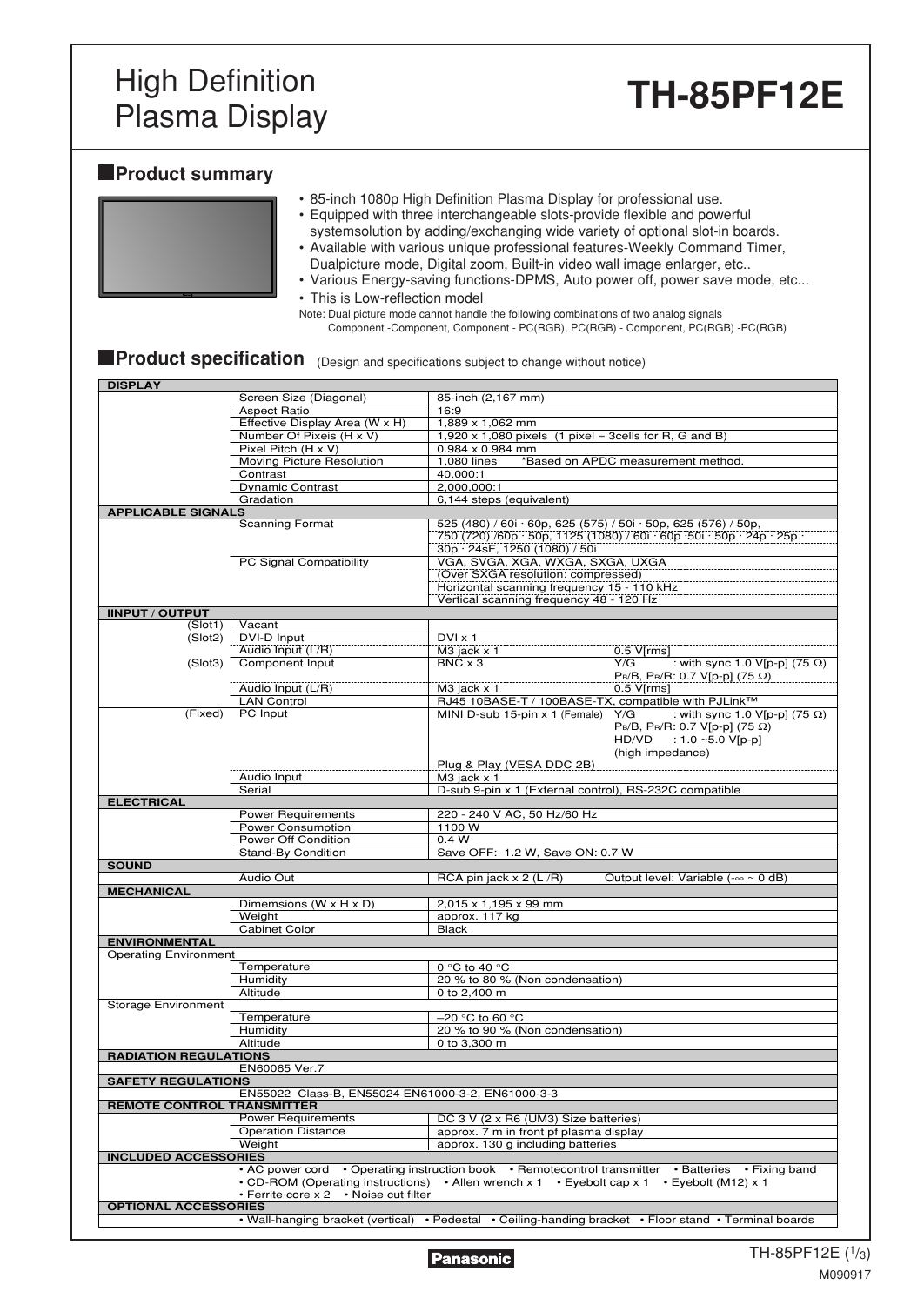

Panasonic

TH-85PF12E (2/3) M090917